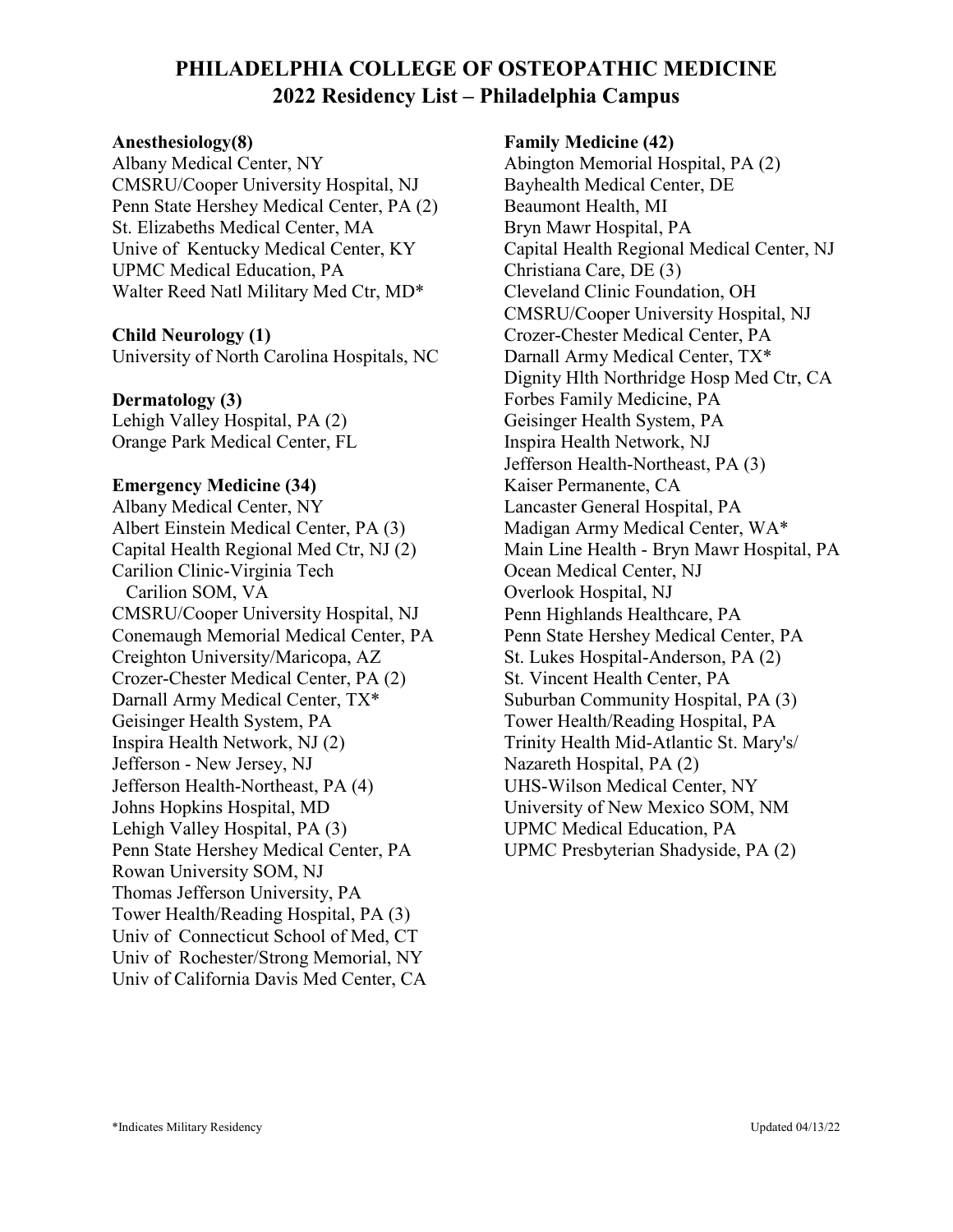# **PHILADELPHIA COLLEGE OF OSTEOPATHIC MEDICINE 2022 Residency List – Philadelphia Campus**

#### **Internal Medicine (47)**

Abington Memorial Hospital, PA (4) Albert Einstein Healthcare Network, PA (2) AtlantiCare Regional Medical Center, NJ Bayhealth Medical Center, DE Campbell University North Carolina, NC Christiana Care, DE CMSRU/Cooper University Hospital, NJ (3) Geisinger Health System, PA Hoboken University Medical Center, NJ Inspira Health Network, NJ ISMMS Mount Sinai Morningside, NY (3) Jefferson Health-Northeast, PA Lankenau Medical Center, PA (4) Lehigh Valley Hospital, PA (3) Oregon Health & Science University, OR Palmetto General Hospital, FL Pennsylvania Hospital, PA Phila Coll of Osteopathic Medicine, PA (2) Rowan University SOM, NJ (3) St. Luke's Hospital-Anderson, PA St. Mary Medical Center, PA Temple University Hospital, PA University of California San Francisco, CA Univ of South Florida Morsani COM, FL UPMC Harrisburg, PA (2) UPMC Lititz, PA Virginia Commonwealth University Health System, VA Walter Reed Natl Military Med Ctr, MD\* Zucker SOM-Northwell Lenox Hill Hospital, NY (2)

**Internal Medicine/Emergency Med (1)** Christiana Care, DE

**Internal Medicine/Pediatrics (1)** Geisinger Health System, PA

#### **Medicine-Preliminary (3)**

Phila Coll of Osteopathic Medicine, PA (2) SAUSHEC, TX\*

**Medicine-Primary (2)**

CMSRU/Cooper University Hospital, NJ Univ of Connecticut School of Med, CT

#### **Neurological Surgery (1)**

CMRSU/Cooper University Hospital, NJ

#### **Neurology (5)**

Lehigh Valley Hospital, PA NYP Hospital-Weill Cornell Med Ctr, NY Rutgers-New Jersey Medical School, NJ St. Lukes Hospital-Anderson, PA UPMC Medical Education, PA

#### **Obstetrics-Gynecology (7)**

Advocate Health Care, IL Charleston Area Medical Center, WV Christiana Care, DE Geisinger Health System, PA Inspira Health Network, NJ Walter Reed Natl Military Med Ctr, MD\* Yale New Haven Hlth-Bridgeport Hosp, CT

## **Ophthalamology (1)**

St. John's Episcopal Hospital, NY

#### **Orthopaedic Surgery (6)**

Broward Health Medical Center, FL Phila Coll of Osteopathic Medicine, PA (2) Rowan University SOM, NJ UPMC Harrisburg, PA (2)

## **Otolaryngology(1)**

Univ of Connecticut School of Med, CT

#### **Pathology-Anatomic and Clinical (3)**

University of Alabama Medical Center, AL University of Vermont Medical Center, VT UPMC Medical Education, PA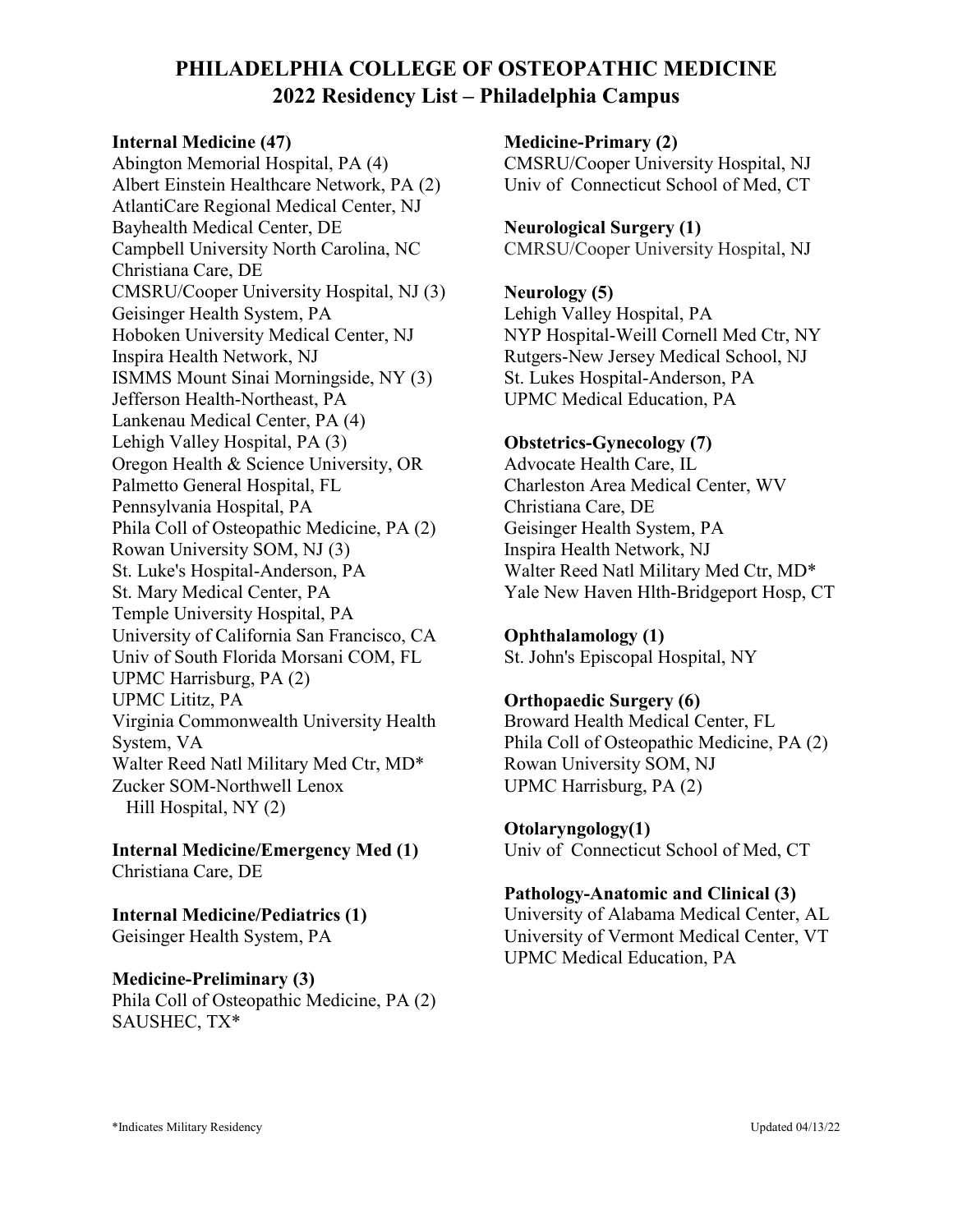# **PHILADELPHIA COLLEGE OF OSTEOPATHIC MEDICINE 2022 Residency List – Philadelphia Campus**

#### **Pediatrics (18)**

Geisinger Health System, PA Goryeb Children's Hosp – Atlantic Health Sys, NJ Jefferson Med Coll/duPont Children's Hosp,  $DE(3)$ Medical University of South Carolina, SC Naval Medical Center Portsmouth, VA\* NYP Hospital-Weill Cornell Med Ctr, NY Phoenix Children's Hospital, AZ Rutgers-Newark Beth Israel Med Ctr, NJ Tower Hlth/St. Christopher's Hosp, PA (5) University of Maryland Medical Center, MD UPMC Medical Education, PA Wake Forest Baptist Medical Center, NC

#### **Physical Medicine and Rehabilitation (9)**

Baylor College of Medicine, TX Geisinger Health System, PA Hospital of the Univ of Pennsylvania, PA ISMMS Mount Sinai Hospital, NY JFK Medical Center, NJ Penn State Hershey Medical Center, PA SUNY Upstate Medical University, NY Univ of Texas Southwestern Medl Sch, TX UPMC Medical Education, PA

#### **Psychiatry (10)**

Albert Einstein Medical Center, PA(3) AtlantiCare Regional Medical Center, NJ Boston University Medical Center, MA Crozer-Chester Medical Center, PA Lehigh Valley Hospital, PA St. Luke's Hospital-Anderson, PA Thomas Jefferson University, PA Virginia Commonwealth Univ Hlth Sys, VA

#### **Radiology-Diagnostic (1)**

University of Arizona COM, AZ

## **Radiology-Diagnostic/Nuclear Med (1)**

Univ of California Davis Med Ctr, CA

**Radiology – Intervential (1)**

Penn State Hershey Medical Center, PA

#### **Research (2)**

Glaucoma Research Fellow at Wills Eye Hosp, PA Pre-Residency Fellow at Univ of Miami Hospitals, FL

#### **Surgery (12)**

Albert Einstein Medical Center, PA Geisinger Health System, PA Hospital of the Univ of Pennsylvania, PA Inova Fairfax Hospital, VA Inspira Health Network, NJ (2) Phila Coll of Osteopathic Medicine, PA (2) Spartanburg RegIonal Healthcare, SC Swedish Medical Center/HealthONE, CO UPMC Harrisburg, PA (2)

#### **Surgery-Preliminary (4)**

Berkshire Medical Center, MA Creighton University/Valleywise, AZ Lankenau Medical Center, PA University of Maryland Medical Center, MD

#### **Transitional Year Program (15) (formerly "Internship")**

HCA Healthcare East Florida Divi GME, FL Inspira Health Network, NJ (3) Mercy Catholic Medical Center, PA Naval Medical Center Portsmouth, VA\* Phila Coll of Osteopathic Medicine, PA (6) San Antonio Military Medical Center, TX\* SAUSHEC, TX\* William Beaumont Army Med Ctr, TX\*

#### **Urology (3)**

Main Line Health/Bryn Mawr Hospital, PA Rowan/Jefferson Health NJ/ Virtua, NJ Walter Reed National Military Medical Center, MD\*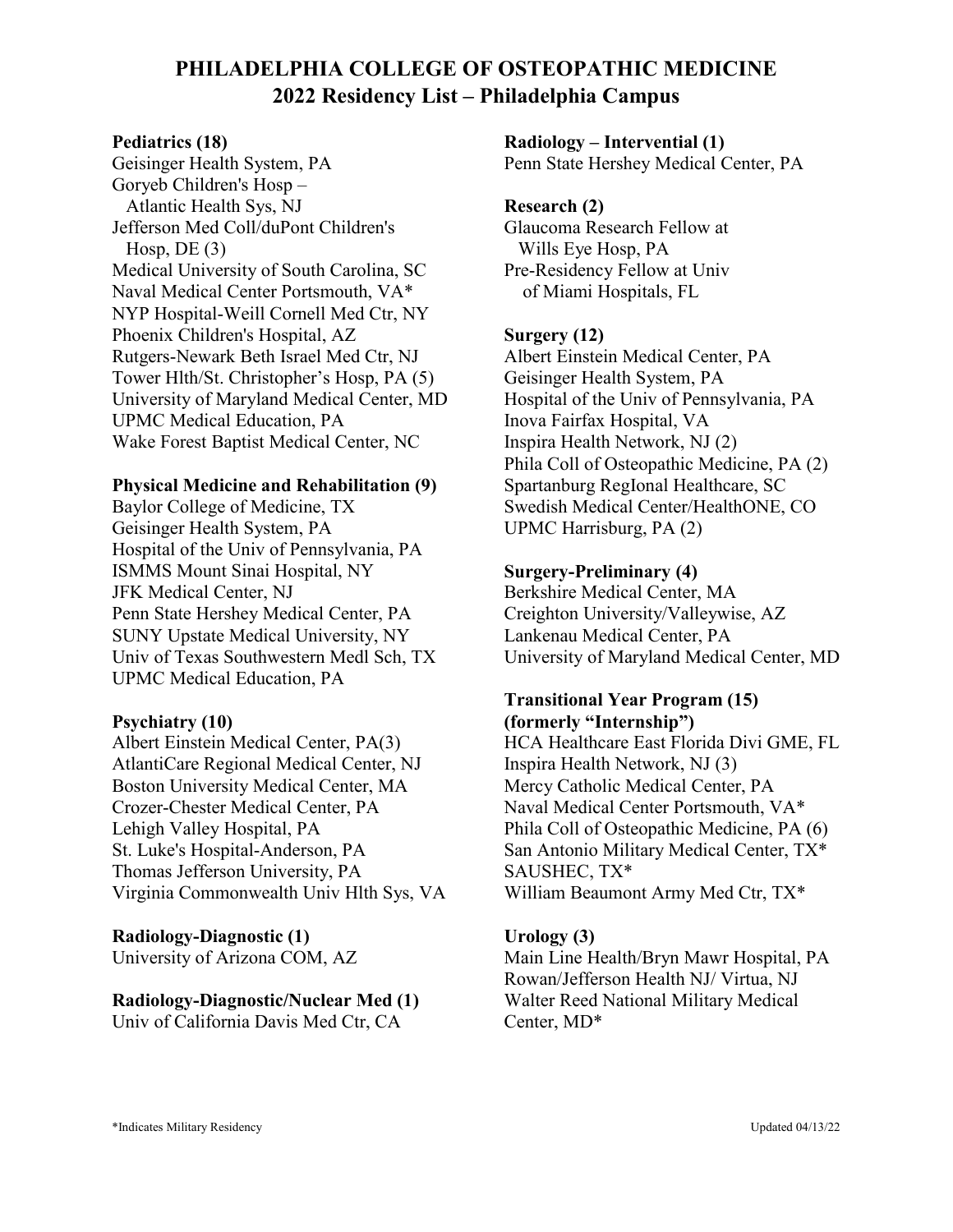# **PHILADELPHIA COLLEGE OF OSTEOPATHIC MEDICINE 2022 Residency List – Georgia Campus**

#### **Anesthesiology (3)**

Thomas Jefferson University, PA Univ of Central Florida/HCA Healthcare GME, FL Univ Tennessee Grad School of Med, TN

#### **Dermatology (1)**

Case Western/University Hospitals Cleveland Medical Center, OH

#### **Emergency Medicine (8)**

AdventHealth Florida, FL Einstein Medical Center Montgomery, PA Northeast Georgia Medical Center, GA (2) Orange Park Medical Center, FL Sparrow Hospital, MI Tower Health/Reading Hospital, PA University of Massachusetts - Baystate, MA

#### **Family Medicine (22)**

AdventHealth Florida, FL (2) Atlanta Medical Center, GA Cahaba Medical Care, AL Floyd Medical Center, GA Geisinger Health System, PA (2) HCA Medical City Healthcare, TX Inova Fairfax Hospital, VA Lancaster General Hospital, PA Madigan Army Medical Center, WA Naval Hospital Camp Pendleton, CA\* Northeast Georgia Medical Center, GA Northside Hospital Gwinnett, GA Piedmont Columbus Regional, GA Prisma Health-Univ of South Carolina SOM Greenville, SC Univ of Texas at Austin Dell Med Sch, TX Univ Tennessee Health Science Center, TN WellStar Kennestone Reg Med Ctr, GA (3) West Virginia University SOM, WV

#### **Internal Medicine (34)**

Albert Einstein Medical Center, PA AU-UGA Medical Partnership, GA (2) Baptist Memorial Hospital- North Mississippi, MS Baylor Scott & White Med Ctr, TX (2) Brookwood Baptist Health, AL CMSRU/Cooper University Hospital, NJ Emory University SOM, GA Memorial Health-Univ Medical Center, GA NCH Healthcare System, FL Northeast Georgia Medical Center, GA (5) Northside Hospital Gwinnett, GA (2) Phila Coll of Osteopathic Medicine, PA Prisma Health-Univ of South Carolina SOM, SC Redmond Regional Medical Center, GA SIU SOM & Affiliated Hospitals, IL St. Francis-Emory Healthcare, GA The Univ of Mississippi Med Center, MS University of Florida COM, FL (2) University of Tennessee COM, TN University of Central Florida/HCA Healthcare GME, FL (3) Vidant Med Ctr/East Carolina Univ, NC WellStar Kennestone Reg Med Ctr, GA (2)

#### **Internal Medicine/Pediatrics (2)**

Tulane University SOM, LA West Virginia University SOM, WV

#### **Medicine-Preliminary (3)**

Atrium Health Navicent Med Ctr, GA Phila Coll of Osteopathic Medicine, PA (2)

#### **Neurology (3)**

Nuvance Health, NY Univ of Connecticut School of Med CT University of Florida COM, FL